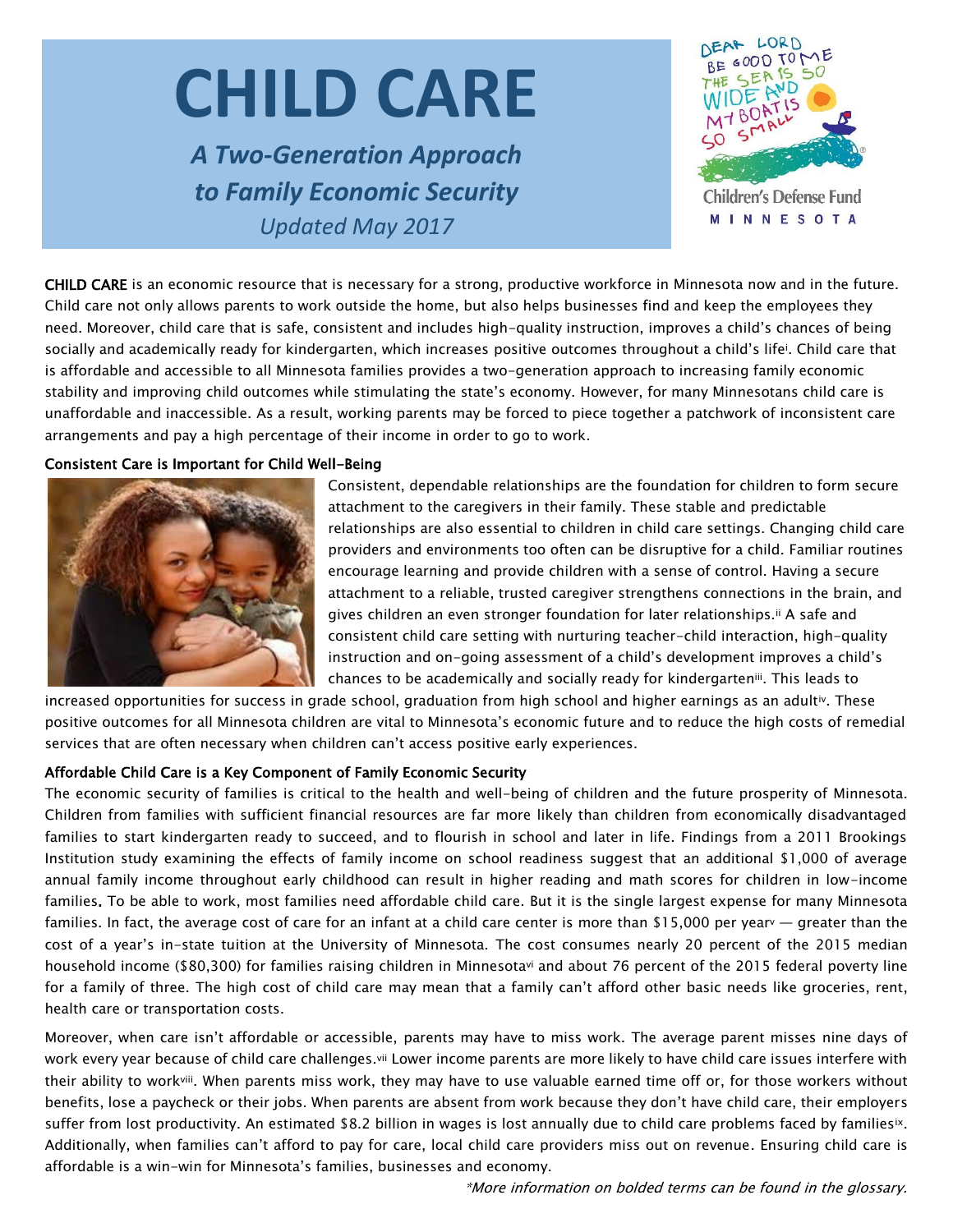#### Basic Sliding Fee Child Care Helps Make Child Care Affordable

The Basic Sliding Fee (BSF) Child Care Assistance Program helps families pay for child care while they work, look for work, or attend training or school to prepare for work. BSF is one of three programs included in the Minnesota Child Care Assistance Program (CCAP), which is a federal block grant program. CCAP helps pay for child care for children under age 13, or under age 15 if children have special needs.

To qualify to enroll in BSF, a family must have income below 47 percent of the state median income (\$37,264 for a family of three) and to stay on the program once enrolled a family must have annual income under 67 percent of the state median (\$53,122 for a family of three). Biweekly copayments for a family of three range from \$0 to \$286, depending on family income. Families can choose a child care center, a family child care home, or Family, Friends and Neighbors (FFN) care that meet certain requirements. On average, 7,520 families and 14,227 children received

### **Race and Ethnicity of Children Receiving Basic Sliding Fee Child Care Assistance**



assistance through BSF each month in 2016.× Nearly two-thirds of children receiving assistance through BSF are children under age 6, and more than half are children of color, so the program is an early childhood program that improves racial equity. A recent analysis by CDF-MN of data from the Minnesota Early Childhood Longitudinal Data System found that CCAP drives participation for children of color, especially Black children, in early childhood programs included in the system<sup>xi</sup>.



Despite the desperate need for affordable child care across the state, BSF is not funded to serve all eligible families. As of February 2017 there were 5,267 families on the waiting list to access the program. Recent waiting list trends show that nearly half of all families on the waiting list wait more than one year before being able to access the program<sup>xii</sup>. Some eligible families don't sign up for the program knowing that the wait list is so long. An estimated 12,000 additional families would access BSF if the program were fully fundedxiii and even more appear to be eligible but not enrolledxiv.

Severe cuts to CCAP to the tune of \$250 million that were passed in the 2003 and 2005 legislative sessions have not been recaptured despite increases to funding in 2006 and 2015 (\$10 million). In addition to the cuts in 2003 and 2005, the legislature made other policy changes that weakened the program including lowering the income eligibility threshold, increasing family co-payments and freezing provider reimbursement ratesxy. Since 2003, BSF funding has decreased by 25 percent (adjusted for inflation) and now serves 4,000 fewer families<sup>xvi</sup>. In the meantime median income adjusted for inflation has not increased signficantly in the past decade, and child care costs have increased, putting more Minnesota families' economic stability at risk.

#### Child Care Assistance Program is Essential for Positive Development of Young Children

Fueled by decades of research showing high returns on public investment in early childhood education, momentum is high across the country and in Minnesota to ensure all children have access to high-quality early childhood education. CCAP contributes to early success for lower income children because it improves family economic stability, maintans a consistent care environment and increases access to high-quality early education programs. More than 40 percent of children enrolled in CCAP are under age 4, a time of prime brain development when experiences make a significant difference on social and academic outcomes. Families often layer program benefits with CCAP, such as Early Learning Scholarships and Head Start, to ensure they can access affordable child care with an early education component. Minnesota Early Learning Scholarships provide 3-and 4-year olds and their siblings living in households below 185 percent of the Federal Poverty Guidelines with scholarships to attend high-quality early childhood education programs to better prepare them for school. With limited funds, the program currently is able to serve about 17 percent of the eligible population, or about 8,000 scholarships each year<sup>xvii</sup>. Head Start and Early Head Start programs provide early education, health, nutrition and social services for families with children under age 6 living in poverty across the state. Studies show Head Start's success in making children ready for kindergarten. Due to limited funding, only about half of eligible families are served by Head Start in Minnesotaxviii.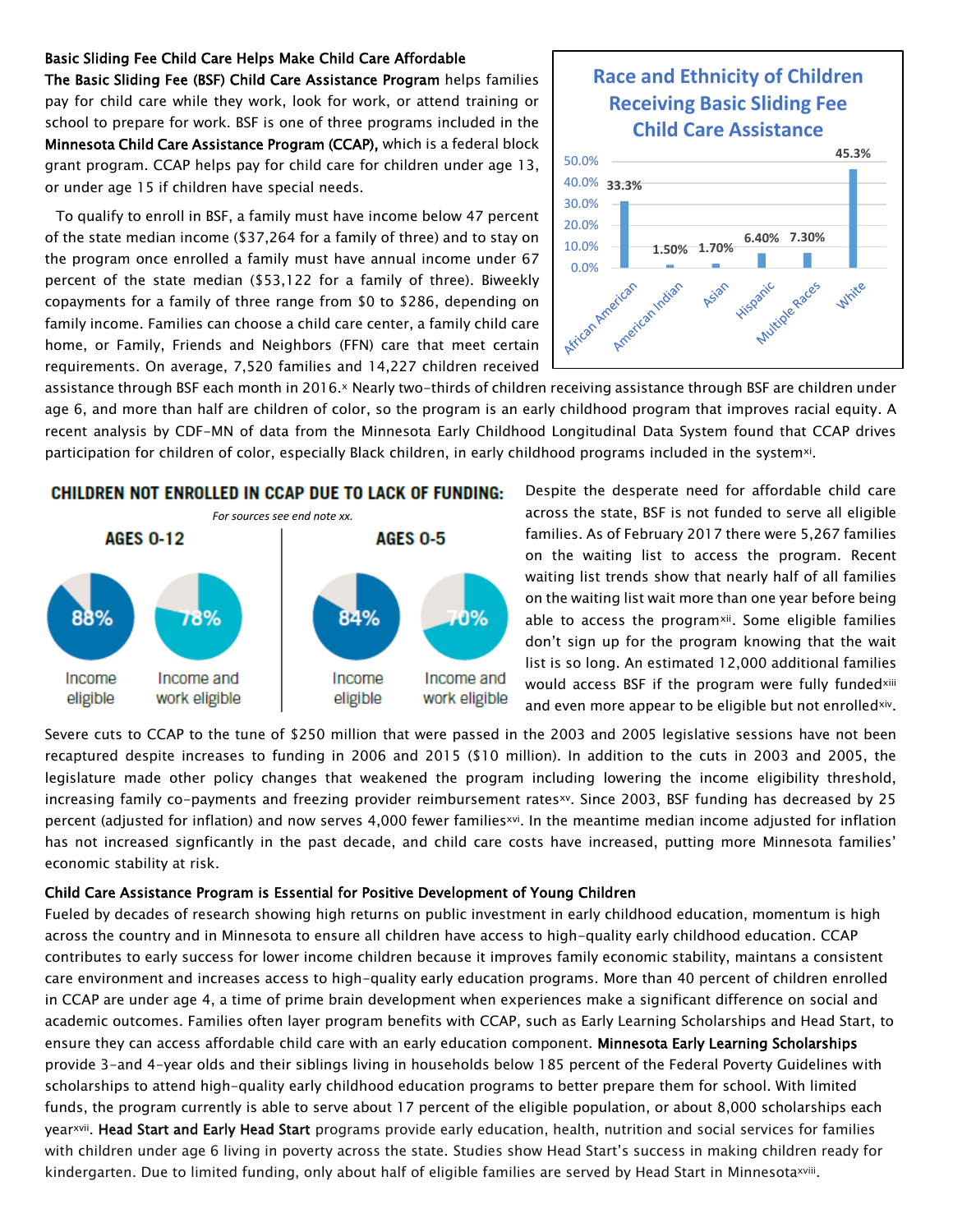#### Range in Ages of Children Receiving CCAP, 2016xix

| Age in Years           | <b>Birth to</b> | $2 - 3$ | $\mathbf{A}$ | $6 - 17$ | 13–14 |
|------------------------|-----------------|---------|--------------|----------|-------|
| Percentage of Children | 16.3%           | 23.9%   | 22.0%        | 37.7%    | .1%   |

Coordinating Head Start and Early Learning Scholarhips with the more flexible CCAP allows limited program dollars to reach more families. Unlike other programs, CCAP can accommodate families with unique child care needs such as non-standard hour care, flexible care for children with disabilities including those up to age 15, or a preference for Family, Friend and Neighbor care. Additionally, nearly 40 percent of children accessing CCAP are ages 6 to 14 and there are few other resources to make child care affordable for families with school-age children. The expansive reach of CCAP along with how it works together with other early education programs make it a fundamental part of the child care and early education system in Minnesota. By ensuring CCAP can serve all eligible families in accessing the care that meets their needs, Minnesota will see long-term benefits from the far-reaching impact on family economic stability and childhood development.

#### Adequate Provider Rates are Key to Access

Under federal law, state child care assistance programs must ensure that families have ample choice of providers. Federal regulations recommend that states keep their provider reimbursement rates at the 75<sup>th</sup> percentile of current market rates to ensure that an adequate number of providers accept CCAP and that care remains affordable to families accessing CCAP. However, Minnesota's provider reimbursement rate is currently at the 25th percentile of the 2011 market rate. From 2011 to 2015, the number of child care providers accepting CCAP has declined from more than 10,000 to about 7,300, a 27 percent decrease. While eroding reimbursement rates and increased cost of care are likely a factor, there is also a documented trend of a decline in the total number of family child care providers, particularly in Greater Minnesota, in recent years. A report on the shortage of child care by the Center for Rural Policy and Development attributed the decline to an aging child care workforce, low wages for child care providers and growth in the number of centers concentrated in the metro<sup>xx</sup>. In 2001, before major cuts to provider reimbursement rates, more than 80 percent of family child care providers and centers



accepting CCAP charged rates that were fully covered by the state's reimbursement rate. In 2016, only 21.7 percent of family providers and 28.6 percent of centers across the state charged rates that were fully covered by the reimbursement rate. When a provider's rate is greater than what the state reimburses, the cost often gets passed onto families. Families are already paying their CCAP co-payment and struggling to make ends meet on tight budgets, so this limits the number of providers they can access. Additionally, there are many providers across the state that choose not to pass the additional cost to families and instead take the difference between their cost of care and

the state reimbursement rate as a loss. For many providers this cost adds up and has caused centers and family providers to shut their doors. Minnesota Indian Women's Resource Center's Cherish the Children Learning Center in Minneapolis closed in 2014 after operating with annual losses from 2012 to 2014 totaling \$1 million<sup>xxi</sup>. The center served Native American children, nearly all of whom were eligible for CCAP, and the state reimbursement rate was significantly less than the actual cost to run the center. The culturally appropriate, high-quality care that the center offered was irreplaceable for families.

The issue of inadequate provider reimbursement rates is exacerbated in Greater Minnesota where licensed child care slots are already few and far between. Nearly 40 percent of Greater Minnesota counties had no centers or fewer than 5 percent of centers where the provider rates were covered by the state's maximum reimbursement ratexxii. Additionally, 40 percent of Greater Minnesota counties had fewer than 20 percent of family child care providers whose rates were covered by the maximum reimbursement ratexxiii. With lower wages and median incomes in Greater Minnesota, child care providers are discouraged from opening their doors or continuing to operate when the reimbursement rates are low and there aren't enough families who can afford to pay a rate compatible with the cost of care. Therefore inadequate provider rates are not only preventing access to affordable care to families, but also stifling child care businesses.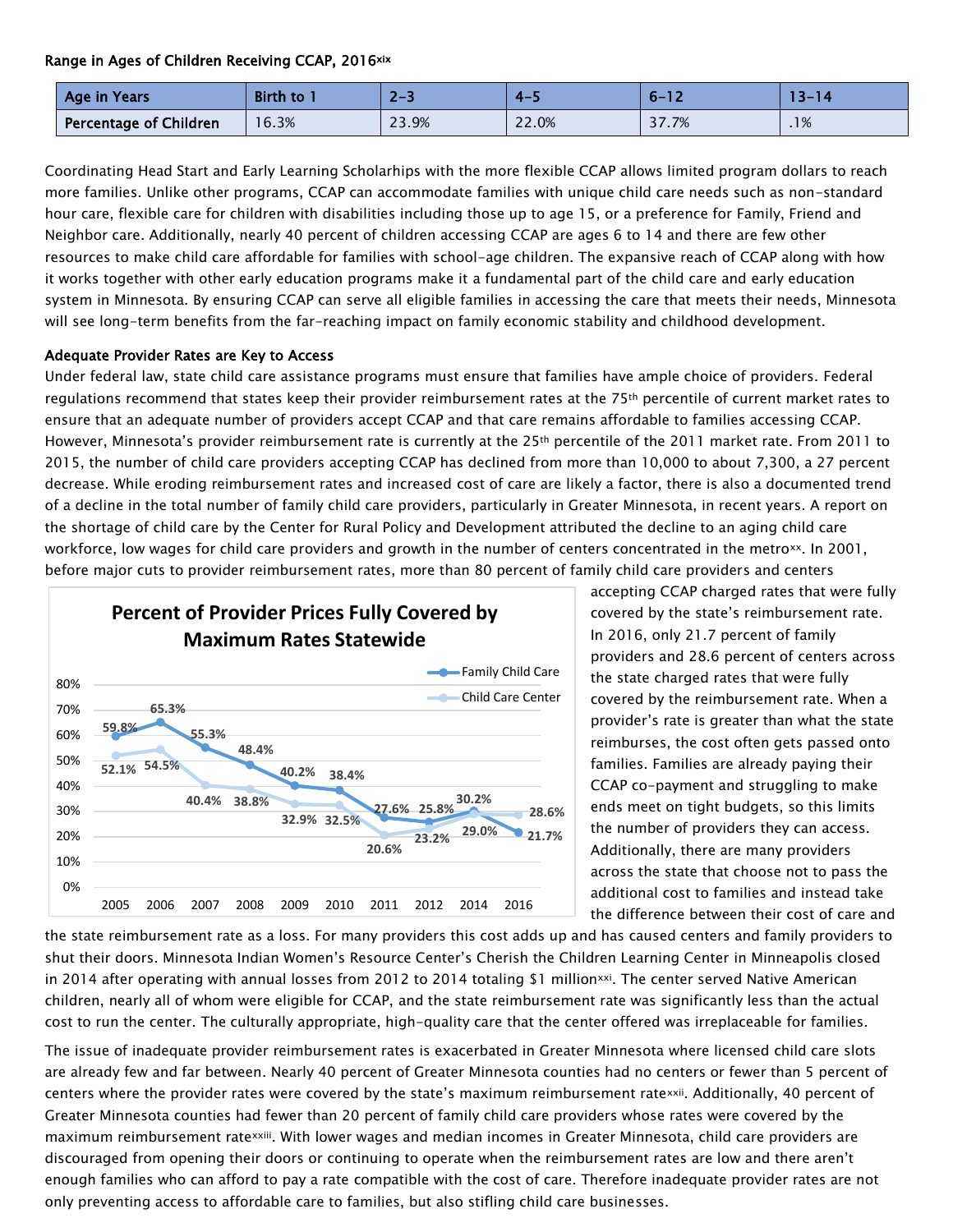#### Family-Friendly Federal Regulations for CCAP

About half of CCAP funding comes from the Federal Child Care and Development Block Grant (CCDBG), which was reauthorized in September 2016. The reauthorization came with new rules and regulations that include many family-friendly program improvements regarding how families are eligible, application and recertification paperwork, and treatment of special populations. Adopting many of these changes is required to receive federal funding, but the Minnesota Legislature must approve the changes before they're implemented. The changes should be funded so that their implementation doesn't decrease the number of families served by the program or increase its waitlist. The changes includexxiv:

- Authorize continuous eligibility for 12 months families. Currently enrolled families have to fill out recertification paperwork every six months.
- Continue assistance for three months when work or education activity ends permanently.
- Allow assistance to continue during the redetermination period when income exceeds state exit level (67% State Median Income) but is below federal exit level (85% State Median Income).
- Process applications from homeless families within 5 days and prior to receiving verifications and waive education and work activity requirements for 3 months.
- Eliminate copayment increases during 12-month redetermination period.
- Eliminate employment and education schedule verification requirements for most families and allow families to choose a child care schedule that works best for them.

#### Policy Solutions to Make Child Care Accessible and Affordable

Children, working parents and businesses can't wait any longer for affordable, accessible child care. It is necessary for parents to go to work, for businesses to maximize productivity and for children to experience the long-lasting benefits of improved economic security while receiving consistent, dependable child care. The following policy solutions help address Minnesota's child care challenges:

- Fund the Basic Sliding Fee Child Care Assistance Program so that all eligible families, including the 5,267 families on the waiting list, can afford the child care that meets their needs.
- Raise the state's reimbursement rates to child care providers so that providers can afford to accept families using the Child Care Assistance Program.
- Increase and expand the Minnesota Child and Dependent Care Tax Credit to help more low and moderate-income families afford the high cost of care.
- Implement and fund the family-friendly rules and regulations from the reauthorized Federal CCDBG.

Increasing access and affordability of child care has long been a bipartisan solution to improving economic stability for families and the state. The time is now for the state to invest in child care affordability and accessibility so that all Minnesotans can benefit from improved outcomes for children, families and businesses across the state.

For questions about this brief, contact Stephanie Hogenson, CDF-MN Research and Policy Director at 651-855-1175 or shogenson@childrensdefense.org. Julia Hamann, CDF-MN Research and Policy Associate, contributed to updating this brief. We thank the Annie E. Casey Foundation for its financial support that made this brief possible. The findings and conclusions presented in this report are those of CDF-MN alone, and do not necessarily represent the opinions of the Foundation.

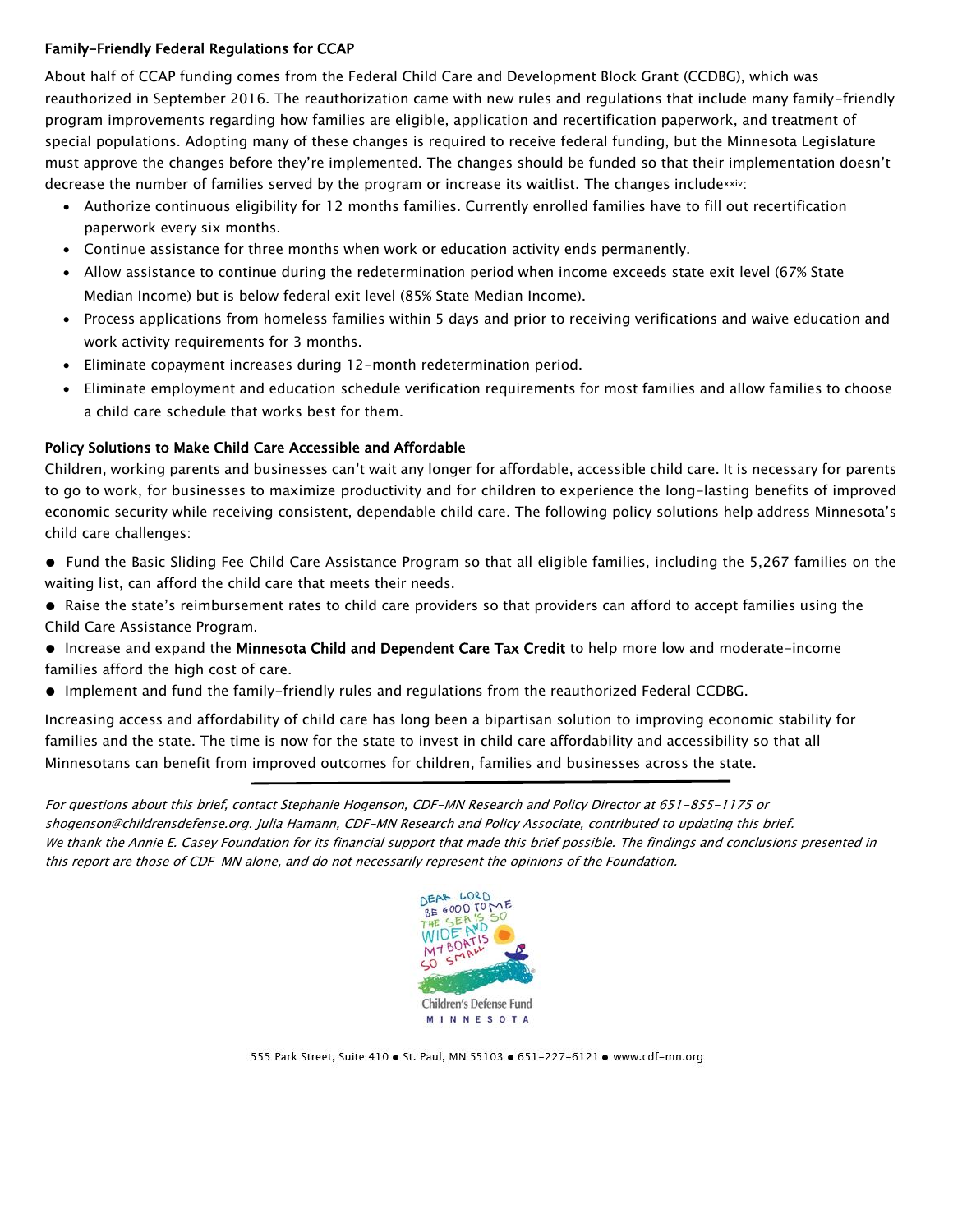# Glossary

Child Care Assistance Program (CCAP) helps parents with lower incomes pay for child care for children under age 13 or for children with disabilities under age 15. To be eligible, families must apply and meet specific income, work and citizenship rules. Once enrolled in the program, families can choose to enroll their children in a child care center, a family child care home or use Family, Friend and Neighbor (FFN) care that accept CCAP and meet certain requirements. Families pay a biweekly copayment based on their income and the state reimburses the remaining balance up to the total amount of the provider's rate or the state's maximum reimbursement rate. Nearly half of the \$249 million in CCAP funding in 2016 came from the federal Child Care and Development Block Grant (CCDBG), while half came from the state and one percent from countiesxxv. CCAP has three subprograms that families can access:

- 1. Minnesota Family Investment Program (MFIP) Child Care is for families accessing MFIP. MFIP is the state's Federal Temporary Assistance for Needy Families (TANF) Program, or welfare-to-work program. All MFIP families that meet work requirements can access MFIP Child Care. Most families on MFIP Child Care have a \$0 copayment.
- 2. Transition Year Child Care is for parents in the first year after leaving MFIP. Parents must have been accessing MFIP or the Diversionary Work Program in the past year and working or looking for work for an average of 20 hours per week. Families accessing Transition Year Child Care are often able to get an extension if there is a waiting list for Basic Sliding Fee (BSF) in their county when their transition year ends.
- 3. Basic Sliding Fee (BSF) Child Care is for parents who are working, looking for work or going to school. These families must not be accessing MFIP and must have all parents in the household working on average 20 hours per week. Biweekly copayments currently range from \$0-\$286 for a family of 3. As a block granted program with limited funding, not all eligible families are able to access BSF. Funding for the program is allotted to each county; therefore, some counties have waiting lists while others are trying to find families to enroll. As of February 2017 there are a total of 5,267 families on the waiting list.

Head Start and Early Head Start programs provide early education, health, nutrition and social services for families with children under age 6 living in poverty across the state. Studies show Head Start's success in making children ready for kindergarten. Most of Head Start funding comes from a federal grant (83 percentxxvi) and the rest is state dollars. Due to limited funding, only about 52 percent of children living in poverty are served through Head Start and 6 percent are served through Early Head Start in Minnesotaxxvii.

Minnesota Early Learning Scholarships provide 3-and 4-year olds and their siblings living in households with incomes below 185 percent of the Federal Poverty Guidelines with scholarships to attend high-quality early childhood education programs. With limited funds, the program currently is able to serve about 17 percent of the eligible population, or about 8,000 scholarships each year<sup>xxviii</sup>. Scholarship funding is provided in two ways. Pathway I scholarships are given directly to families to use at an early childhood program of their choice providing it has a three- or four-star rating by the Parent Aware Quality Rating and Improvement System. Choices may include Head Start, school district preschool programs, or child care programs. Pathway II scholarships are awarded to a Parent Aware four-star rated program including Head Start, school district preschool programs, and child care programs within geographic regions identified by the Minnesota Department of Education.

Parent Aware is Minnesota's early education Quality Rating and Improvement System (QRIS). Parent Aware rates the quality of early education and child care programs to help families make informed choices and provide a benchmark for certain programs serving lower income families. Providers voluntarily get rated and receive their rating based on a one to four star rating system with each star level building on levels of training and standards requirements. Outreach and supports are available to providers to earn, maintain and improve their rating. Providers that have a three- or four-star Parent Aware rating can receive higher CCAP reimbursement rates and can accept families with Early Learning Scholarships. As of June 2016, 55 percent of children under age 6 accessing CCAP were enrolled in a Parent Aware rated programxxix.

Minnesota Child and Dependent Care Tax Credit is a refundable tax credit that helps offset the high cost of child care for some families. Currently, families are eligible for a credit up to \$720 for one child or \$1,440 for two children if they earn less than \$39,000 per year, paid for child care for a dependent under age 13, and worked or looked for work.

Children's Defense Fund-Minnesota's Economic Stability Indicator (www.economicstabilityindicatormn.org) is a web-based tool that can be used to illustrate to policymakers and child advocates the interaction among wages, public programs, tax credits and tax liability in bringing or failing to bring families to economic stability.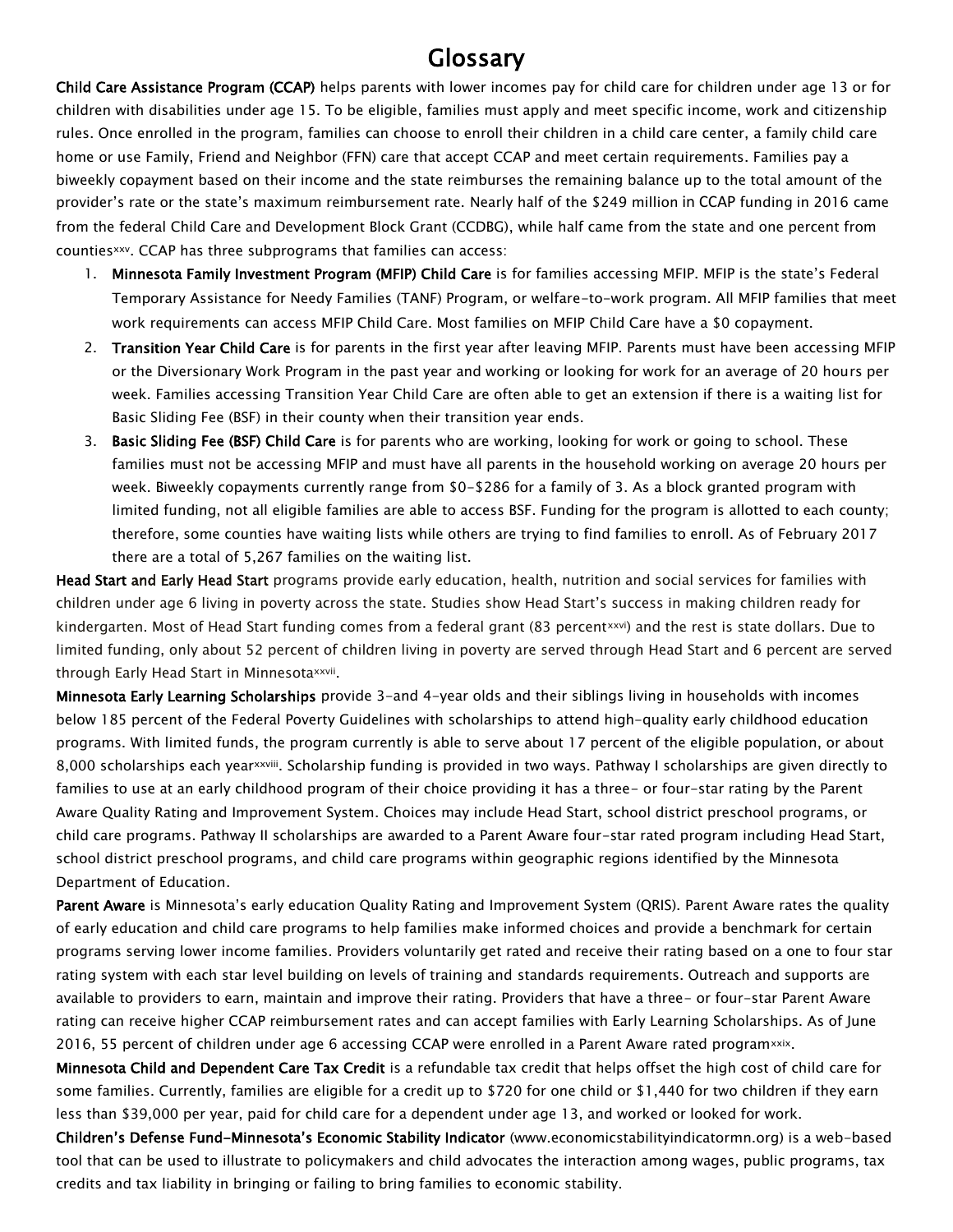## **Ashley's Story: After 3 Years on Waiting List, Not Poor Enough for Child Care Assistance**

Ashley is a single working mother with a 4-year-old son. When her son was an infant, she applied for CCAP in Hennepin County to help lift the heavy burden of child care costs that were more than half of her yearly income. Ashley was told that she would be put on the waiting list for BSF. While Ashely waited for assistance, she worked 40 plus hours a week between three low-wage part time jobs while also going to college part time to earn a bachelor's degree in Human Services. She relied on her mother to help with child care because she could not afford full-time child care. Even though she was accessing other work support programs, she was barely scraping by each month.

After three years on the waiting list, Ashley was sent the paperwork necessary to access CCAP. Expecting to gain some much needed financial relief, she completed the "complicated and intimidating" application process only to be told that she no longer qualified for the program because her income was just over the limit. Ashely explained her frustration with losing CCAP access, "I was only asking for temporary help so that I can provide for my son while I try to better myself, but was told I wasn't poor enough though I barely make ends meet."

Soon after, Ashely decided to send her son to a Parent Aware 4-Star rated Spanish immersion preschool and applied for assistance through the Early Learning Scholarship program. Ashely received a scholarship, but she ended up having to pull her son from the preschool because he wasn't handling the transition well. The new preschool she found was not rated so she ended up foregoing the scholarship.

This year, Ashley decided to send her son to preschool for one more year before enrolling him in kindergarten since he has a summer birthday. She found another 4-star rated program, but was told that her son would be too old to receive an Early Learning Scholarship. Ashley explained the difficult choice she had to make, "I had to choose between financially struggling for another year or sending him to school before he is ready and risk the chance that he will not enjoy learning for the rest of his academic career."



The adjacent line graph was generated on Children's Defense Fund-Minnesota's Economic Stability Indicator and shows the monthly net resources as household income increases for a family living in Hennepin County with a single parent and one preschooler like Ashley's. The data includes an estimated basic needs budgetxxx with costs for food, housing, health care, child care, transportation and other necessities for a safe standard of living. The budget is estimated based on what a lower income family living in Hennepin County would pay for basic needs. It also assumes that when eligible the family is accessing the following work support programs that reduce family expenses: CCAP, Supplemental

Nutrition Assistance Program (SNAP), WIC, Energy Assistance, Minnesota Family Investment Program (MFIP), Minnesota Health Care Programs, Section 8 and the School Meal Program. Monthly net resources are the amount of money left after basic needs expenses minus work support program benefits are met using income after taxes. The breakeven point on the graph is when the family's basic needs expenses minus work support program benefits equal their income. With the budget being bare bones, families like Ashley's could use the leftover money, if any, to pay for needs *not included* such as debts, transportation other than to school and work, diapers, utilities besides electricity, cell phone, internet and school expenses besides meals.

The different colored lines show scenarios where Section 8 and CCAP are/are not accessible due to underfunding. A family of two is eligible for Minnesota Family Investment Program (MFIP) Child Care until household income is about \$1,500, so that is why the blue and orange lines are the same from \$0 to \$1,500 in monthly income. If the family earns too much to access MFIP and they aren't eligible for Transition Year Child Care, they would be on a waiting list for BSF. The orange line shows how the high cost of child care would leave a hole in the family's budget without access to BSF. Just as the family is starting to be able to meet expenses through income and work support programs, they have to pay the full cost of child care and are in the red each month. Without access to BSF, the family is in the hole up to \$800 per month even when receiving Section 8 and \$1,100 per month without Section 8. Until household income reaches \$4,300 per month they are unable to meet their basic needs expenses. That means that single, working parents like Ashley would have to earn more than \$20 per hour just to meet basic needs, but the median wage of available jobs in the state is \$14. The blue line shows that with access to BSF, at most income levels the family is able to meet basic needs with income and work support programs and have a little leftover to meet other expenses not included in the bare bones budget, although developing assets would be difficult. Clearly, CCAP is necessary for a working family earning low wages to afford basic needs.